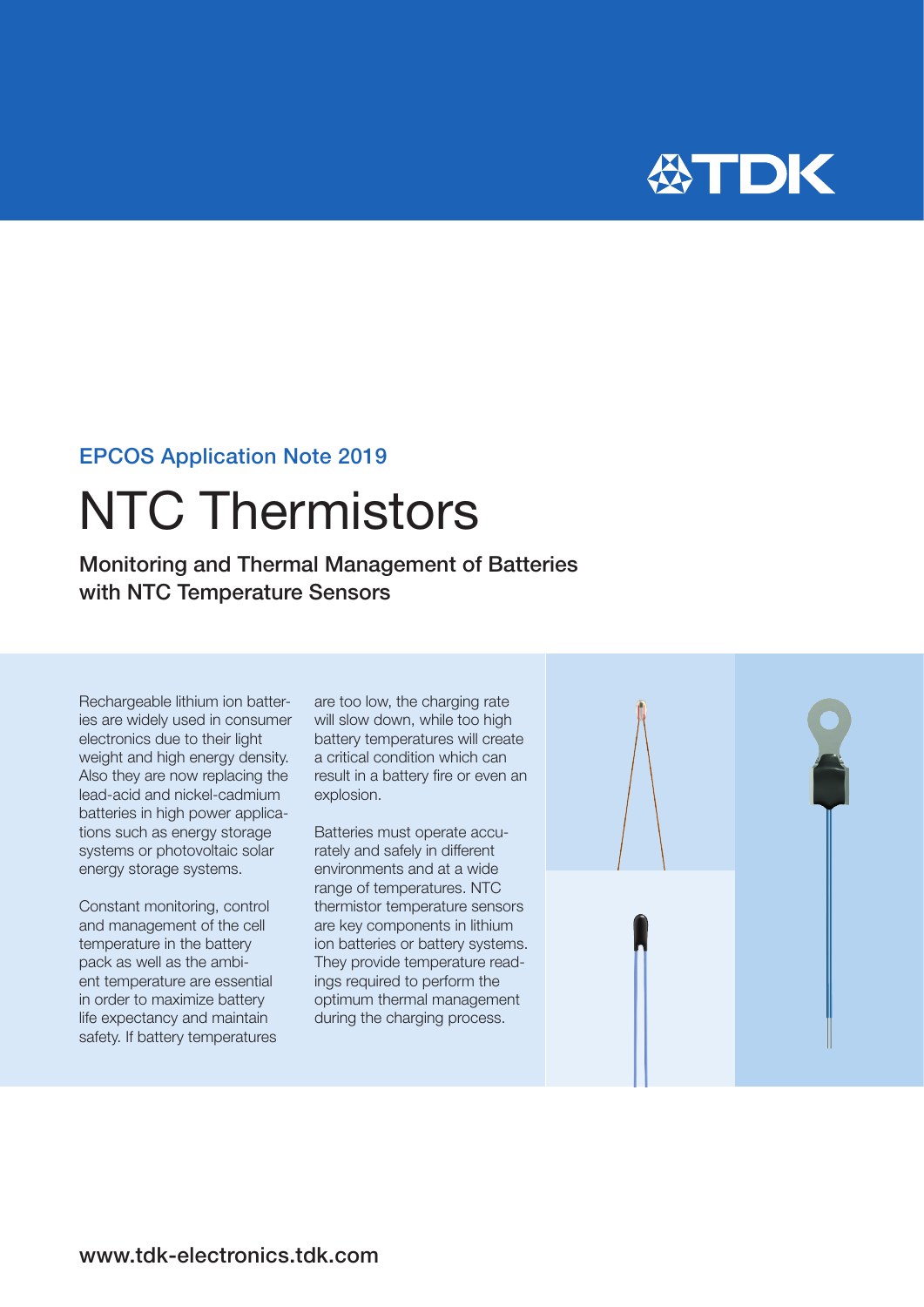### NTC Thermistors

#### Temperatures at charging process

Typically, the temperature of lithium ion batteries increases by 5 K during the 2 to 3 hours required for charging. This temperature increase is caused by the chemical reaction occurring during the charging cycle. This heat contributes to the initial temperature of the battery, which is also determined by the ambient temperature in the proximity of the battery. Consequently, the temperature increase during charging and the ambient temperature are the two parameters that must be monitored during the operation of rechargeable batteries.

To ensure safe operation and avoid critical conditions the battery temperature must not increase by more than 10 K during charging. The optimum lithium ion battery temperature range for normal charging is between 10 °C and 30 °C. Fast charging – if necessary – requires that the battery temperature not exceed 45 °C. Charging at above 45 °C will degrade battery performance and should be avoided.

#### Quick charging

The ambient temperature must also be monitored, especially for quick charging, as not all batteries allow charging in hot and cold temperature ranges. Battery pack manufacturers usually recommend charging temperatures of between 10 °C up to 45 °C for quick charging, depending on the chemical compounds of the battery.

#### Lithium-ion charge controller

Analog-to-digital controllers (ADC) have been developed to precisely control charging current, voltage and to manage the battery temperature. Such ADCs employ NTC temperature sensors that are mounted on the lithiumion batteries. The controller compensates for high and low battery temperatures, excessive ambient temperature, and will stop charging if the battery reaches critically high temperatures.

#### **Overtemperature**

Overtemperature, whether caused by overcurrent, overvoltage, an ambient temperature that is too high, or any combination of these factors, can lead to a critical condition called thermal runaway. This can result in a battery fire or even an explosion of the battery. To avoid thermal runaway, the upper safe battery temperatures must be monitored and cannot be exceeded.

The battery explosion threshold temperature depends on the specific chemical compounds in the lithium ion battery. Different NTC thermistor designs are being used depending on the temperature limits. For the widely used lithium cobalt oxide batteries in consumer electronics the upper safe temperature limit is 130 °C to 150 °C. The S861 series of EPCOS minisensors offers a wide range of types for these applications.

The upper temperature limit for lithium ion manganese oxide batteries that are popular in battery-powered hand tools is 250 °C. The G1551 series of EPCOS glass-encapsulated sensors features a broad spectrum of types that are suitable for monitoring these batteries.

To avoid potential damage to the battery, these upper temperature limits should not be reached. If this does occur, the charging process must be stopped completely. At higher operating temperatures, the self-discharge current of the cells increases and must be considered as an important factor in the total charge calculation.

#### Cold temperatures

At cold temperatures, a lithium ion cell becomes more resistive and provides less charge between a full and an empty state. Cold temperature charging can damage the cells, thus reducing the capacity.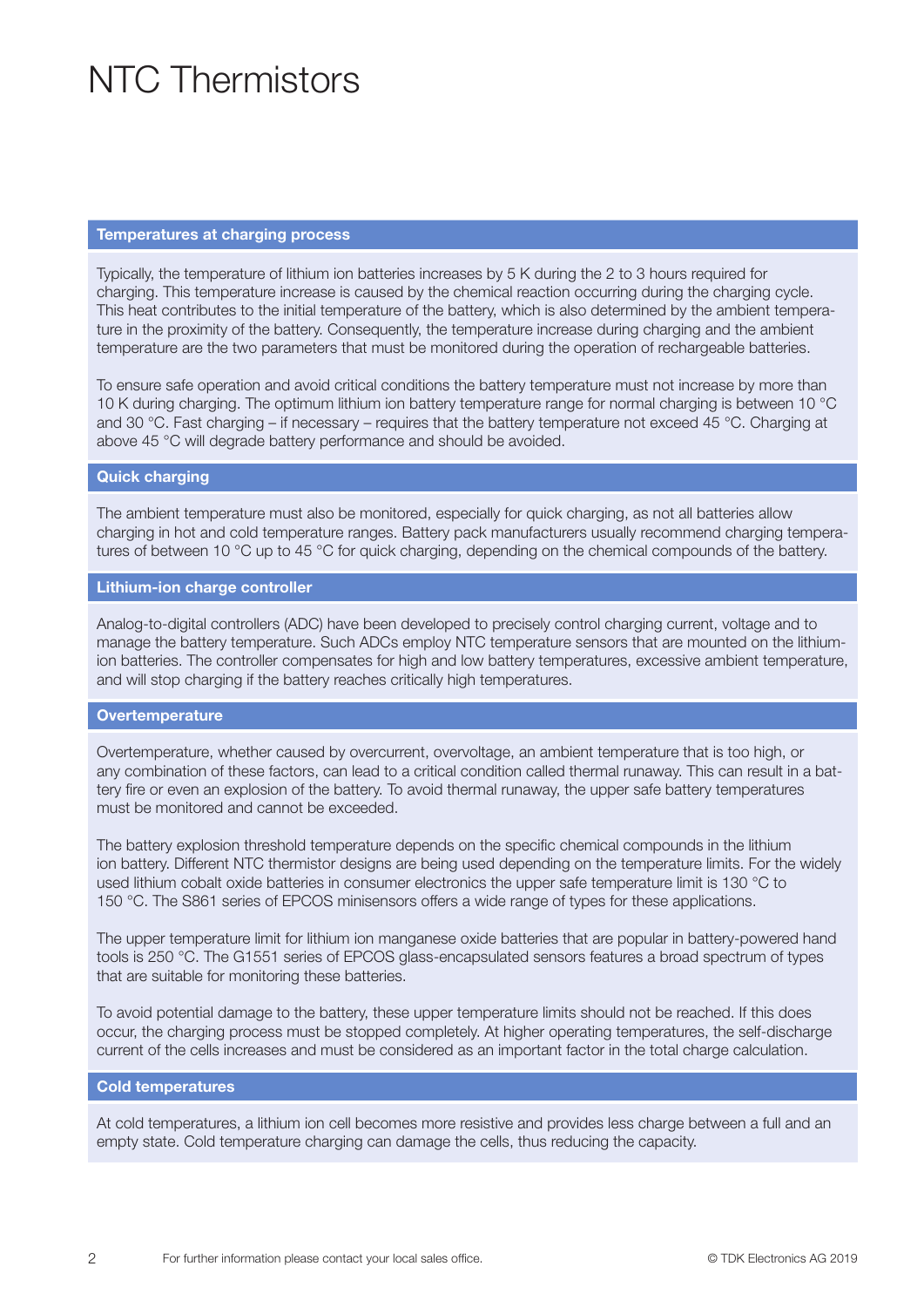## NTC Thermistors

#### Battery pack charging control unit with NTC thermistors



#### Temperature sensor selection

The selection of the right battery temperature sensor is essential to ensure the safe operation of the battery. The main selection criteria are as follows:

- Temperature accuracy
- Temperature tolerance over entire operating temperature range
- Stability (stable resistance temperature characteristics over lifetime)
- Response time
- · Media resistance
- Mounting situation
- Insulation voltage